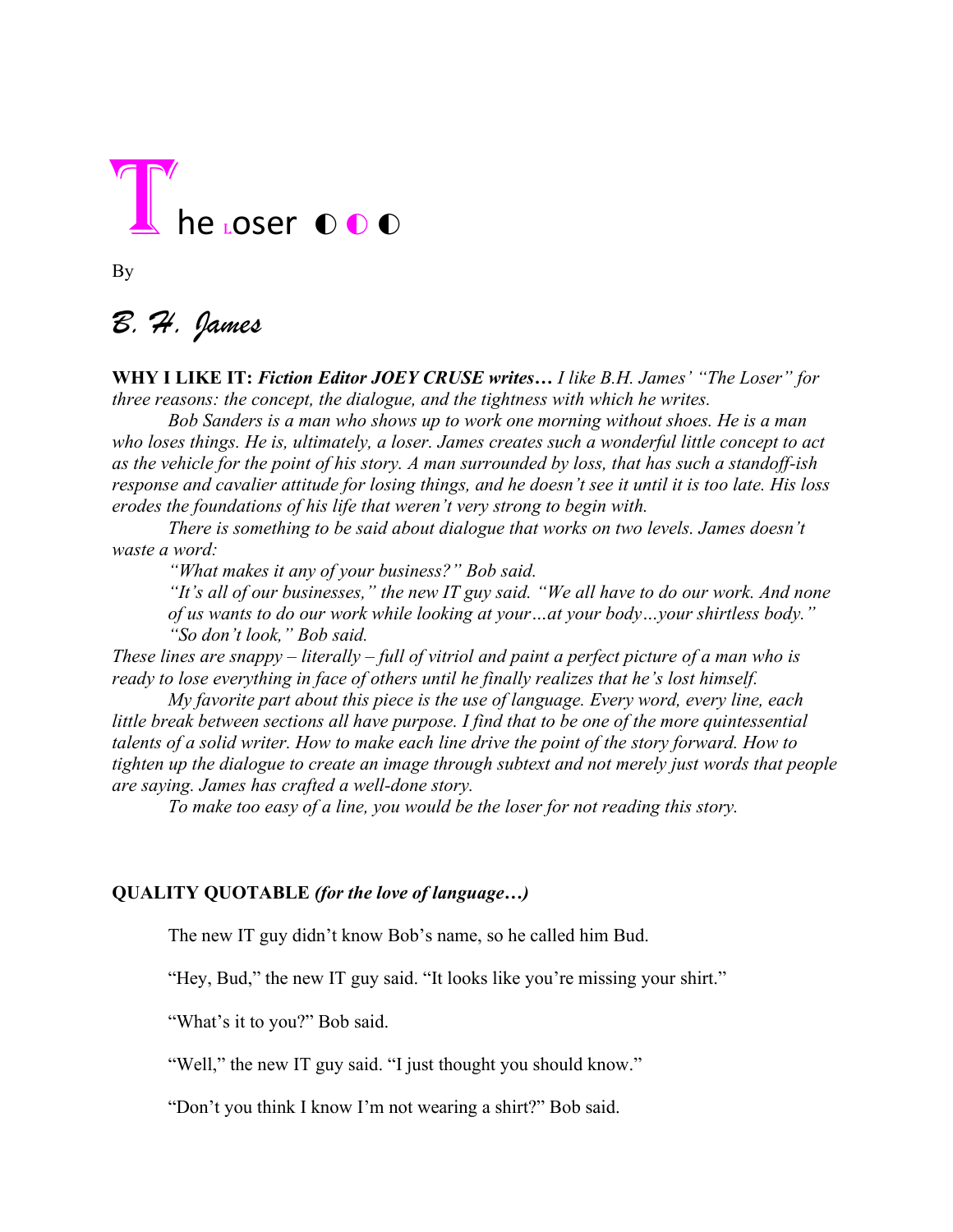"So what do you plan to do about it?" the new IT guy said. "I plan to do my job," Bob said. "That's what." "I don't think you can do that," the new IT guy said. "Do what?" Bob said. "Work," the new IT guy said. "With no shirt."

## THE LOSER

Bob Sanders, on Wednesday, went to work without shoes. Just in his socks.

Nobody at work said anything about it. Bob was a standoffish guy. No one said much to him anyway. Bob told himself that he didn't mind it that way.

Monday it had been his phone. He'd set it down somewhere, but couldn't remember where. He hadn't spoken to his wife or kids in two days. The week before, he'd lost his keys and hadn't been home since.

When they'd moved in, Bob's wife, Linda, had hung a placard with little hooks on the wall by the front door. The placard had the word Keys on it. Linda had said to Bob, "This is where we put our keys. And this spot here, by the stairs, is where we put our shoes. And here is where we put our wallets."

The placard had come down when they painted, and Bob had never put it back up. Besides, Bob wasn't the kind of person who came home and hung his keys on a hook. He was a man of the moment. A man of action. Things landed where they landed.

Linda wasn't even Bob's wife anymore. A month earlier, Bob had lost his wedding ring. Had taken it off to make a meatloaf and hadn't seen it since.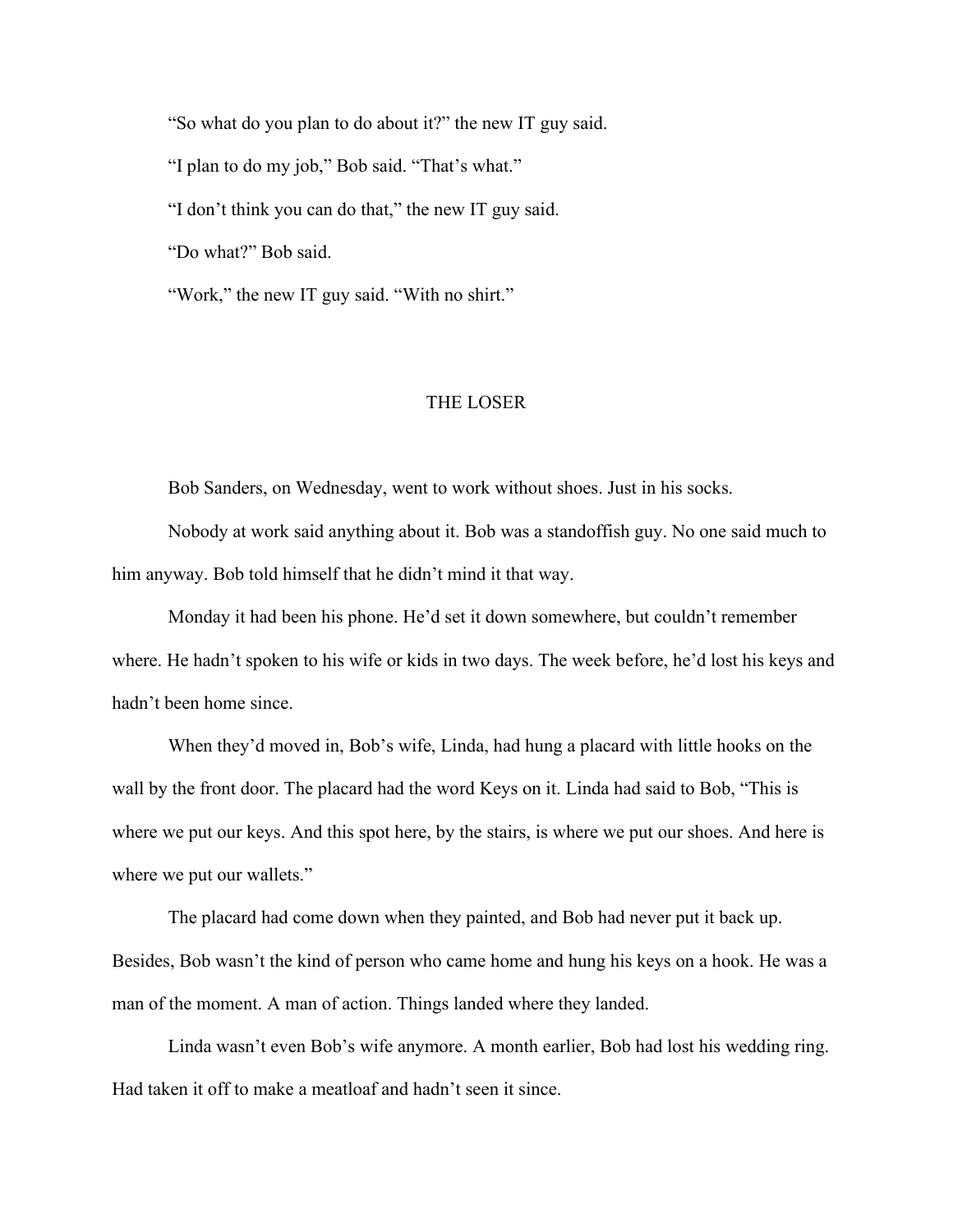On Thursday, when Bob came to work without a shirt, someone finally said something.

The person who said something was the new IT guy. The new IT guy walked up to Bob's desk and said, "Hey, Bud."

The new IT guy didn't know Bob's name, so he called him Bud.

"Hey, Bud," the new IT guy said. "It looks like you're missing your shirt."

"What's it to you?" Bob said.

"Well," the new IT guy said. "I just thought you should know."

"Don't you think I know I'm not wearing a shirt?" Bob said.

"So what do you plan to do about it?" the new IT guy said.

"I plan to do my job," Bob said. "That's what."

"I don't think you can do that," the new IT guy said.

"Do what?" Bob said.

"Work," the new IT guy said. "With no shirt."

"What makes it any of your business?" Bob said.

"It's all of our businesses," the new IT guy said. "We all have to do our work. And none

of us wants to do our work while looking at your…at your body…your shirtless body."

"So don't look," Bob said.

The new IT guy went and got the new HR guy. Everyone but Bob was new.

The new HR guy said to Bob, "Hello, Bob."

The new HR guy knew Bob's name. They had just spoken the day before, about Bob not wearing any shoes.

"Hello, Bob," the new HR guy said, smiling. The new HR guy always smiled when he talked, no matter what he was saying.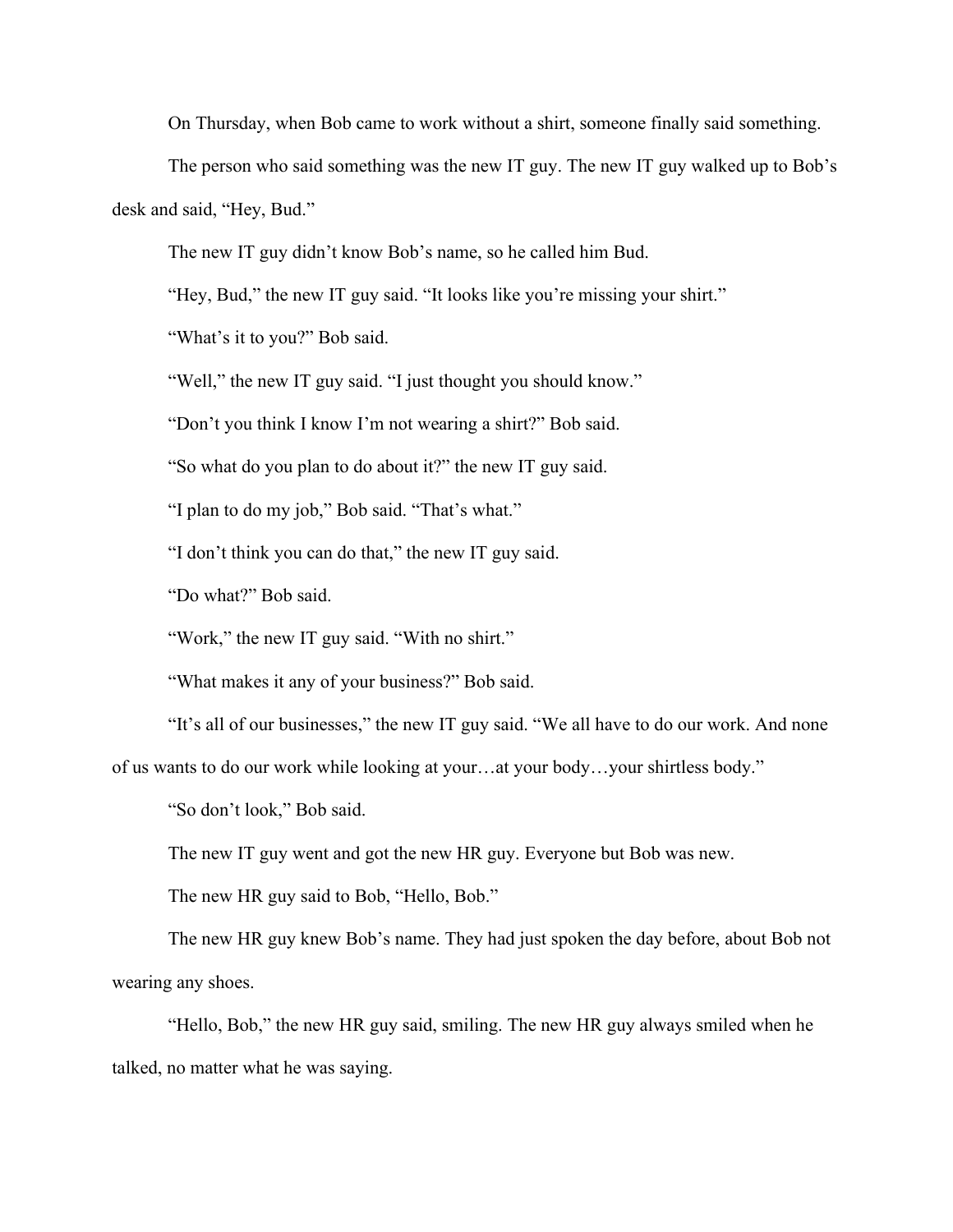"It looks like we have another problem, Bob," the new HR guy said.

"I'm just trying to do my work," Bob said.

"That's great, Bob," the new HR guy said. "It just seems like you've forgotten your shirt today."

"I lost it," Bob said.

"Dang it," the new HR guy said. "And still no shoes?"

"Lost," Bob said.

"Hm," the new HR guy said. "Maybe you can call someone?"

"I lost my phone," Bob said.

"Oh, no!" the new HR guy said. "Well maybe if we can get ahold of your wife somehow, she can help."

"I lost her, too," Bob said.

"I'm sorry to hear that," the new HR guy said. "But the bottom line is that I can't let you stay here at work, doing your work, if you're not fully dressed."

"I won't bother anyone," Bob said.

"Oh, I'm sure not," the new HR guy said. "But you know what they say: no shirt, no

shoes, no etcetera. Why don't you just head back home and we'll try again tomorrow."

"I can't go home," Bob said.

"Why's that?" the new HR guy said.

"I lost it," Bob said.

"Darn," the new HR guy said. "Well, let me see then. I'll go make some calls and see if I can find someone who can help."

"I don't want help," Bob said. "I just want to work."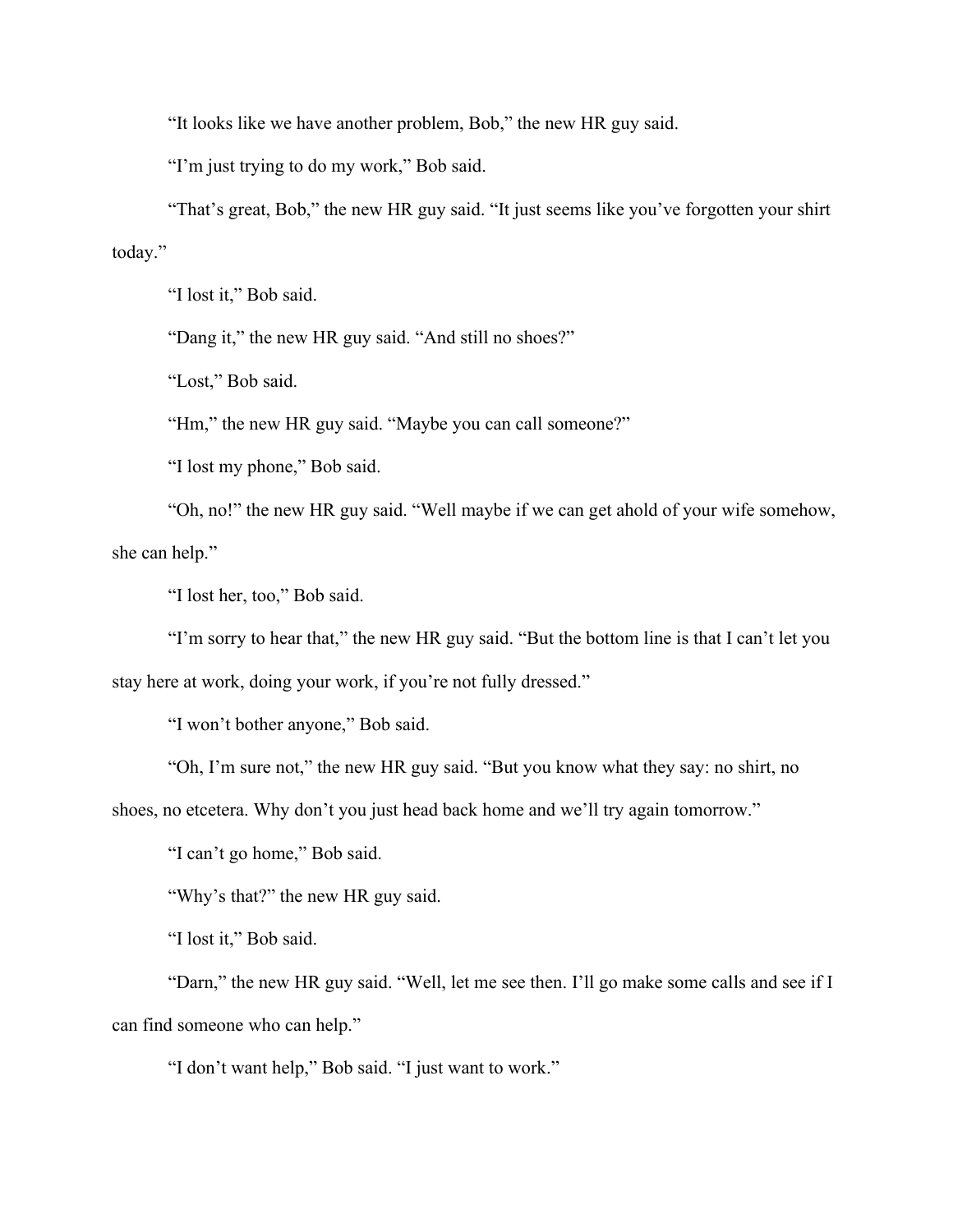"Let me go make some calls and see what I can figure out," the new HR guy said.

The new HR guy called the police. They came right away.

The police asked Bob his name, his birthday, his address, his phone number, but Bob didn't have any of it. It was all in his wallet, and Bob couldn't remember when he'd last seen his wallet.

The police put Bob into their car. Bob figured they were taking him to jail, but instead they took him to a house. On the way up the front walk, one of the officers handed Bob a shirt and a pair of shoes.

Inside the house was a woman, sitting on a sofa and leaning forward, her elbows on her knees. On the sofa with her were two children. The woman and the children looked up at Bob nervously.

"Good luck," the first officer said, and then turned to leave.

"Where are you going?" Bob asked.

The second officer, the one who had given Bob the shirt and the shoes, whispered, "This woman. She lost her husband. The kids lost their father."

"He passed away?" Bob said.

"No," the second officer said. "Just lost."

"Oh," Bob said. "But why did you bring me here?"

"Well," the second officer said. "It works out kind of perfectly. Doesn't it?"

Bob looked at the woman and the children and then back at the officer. "But I want *my* family."

The first officer tipped his head back and sighed.

"It's too late for that," the second officer said.